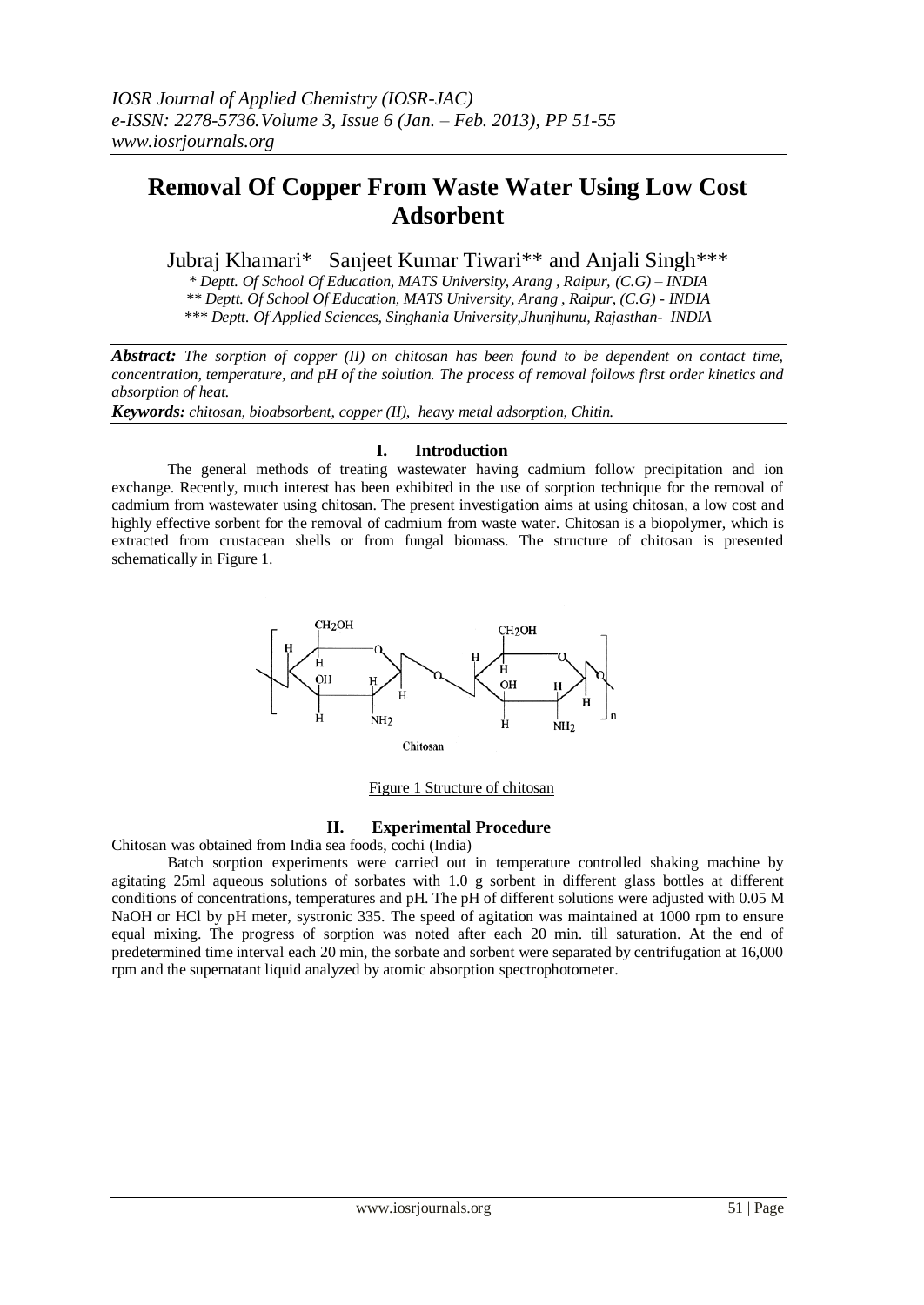

## **Effect Of Contact Time And Concentration**

The removal of cd (II) by sorption on chitosan from aqueous solution increase with time (fig. 2) till equilibrium is attained in 140 min. The fig. shows that time of saturation is independent of concentration. It is further noted that the amount of cd (II) sorbed increases from 1.926 mg.g-1 to 3.814 mg.g-1 by increasing Cu (II) concentration from 100 mg/l to 250 mg/l. the time-amount sorbed curve is single, smooth and continuous indicating monolayer coverage ofCu (II) on the outer surface of chitosan.



Fig 3 : effect of concentration for the sorption of copper (II) on chitosan;  $\bullet$ 100 mg/L,  $\bullet$  150 mg/L,  $\triangle$  200 mg/L,  $\ast$  250 mg/L

### **Sorption Kinetics**

The kinetics of sorption of Cu (II) on chitosan was studied using Lagergren equation (yadav et. al. 1987)

Log (q<sup>e</sup> –q) = log qe- kt / 2.3 ………………….. (1)

Where  $q_e$  and q are the amount sorbed (mg.g<sup>-1</sup>) of Cu (II) at equilibrium and at time't' respectively and k is sorption constant. The straight lines obtained from the plots of log  $(q_e-q)$  against't' (fig. 4) and different concentrations indicate that the sorption process follows first order kinetics.

#### **Effect of temperature**

The amount of Cu (II) sorbed on chitosan increases from 1.927 mg.g-1 to 2.228 mg.g-1 by increasing temperature from  $30^{\circ}$ c to  $40^{\circ}$ c indicating the process to be endothermic (fig. 5).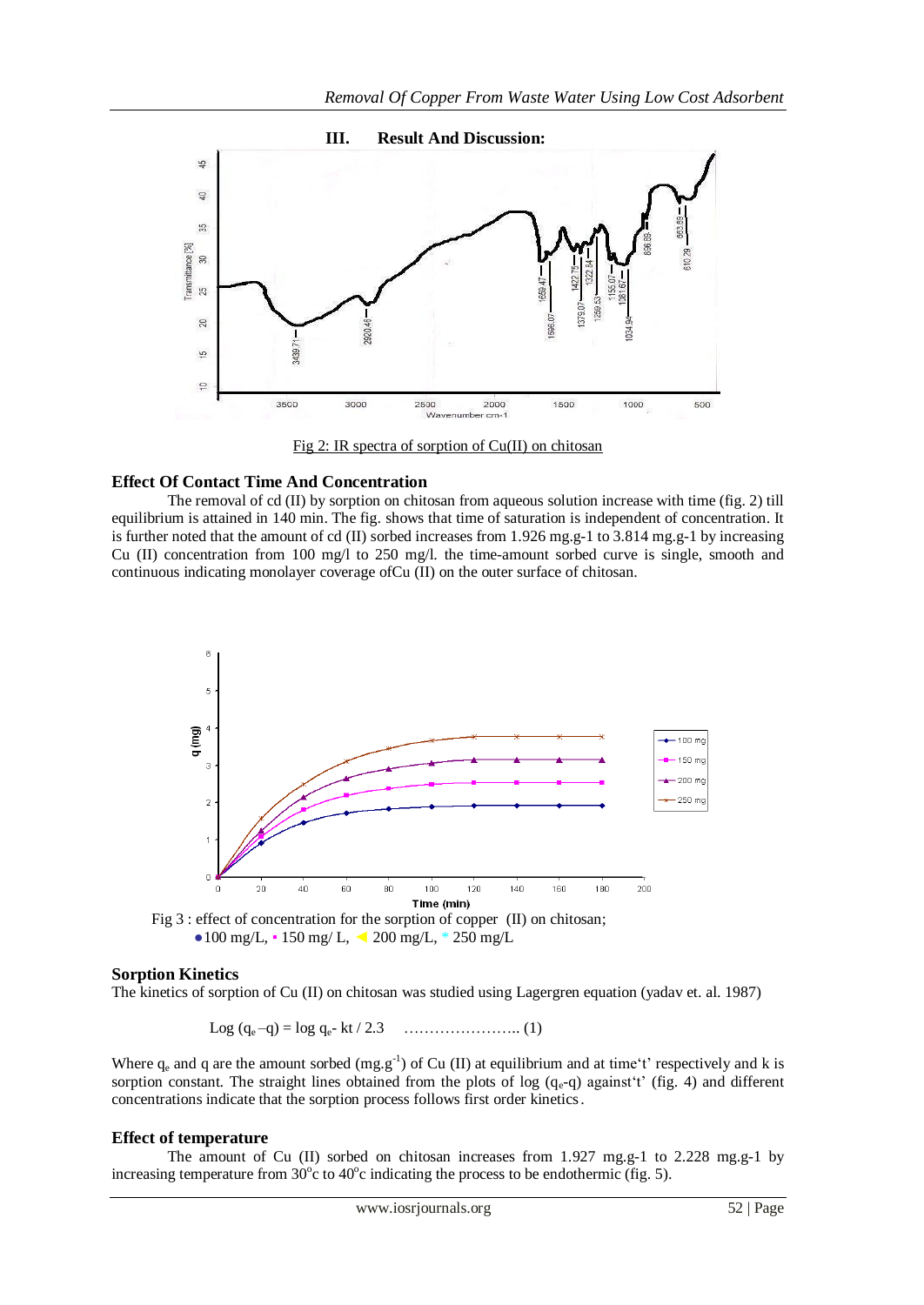# **Langmuir isotherm**

The equilibrium data at the different temperatures follow Langmuir equation.

$$
C_e/q_e = 1/\phi.b + C_e/\phi \quad \dots \dots \dots \dots \dots \dots \dots \dots \quad (2)
$$

Where Ce mg..L<sup>-1</sup> is equilibrium concentration of cd (II) and  $\varphi$  and b are Langmuir constants related to sorption capacity and sorption energy respectively. The value of φ and b (table 4) were determined from the slope and intercept of linear plots Fig. 6. The sorption capacity also increases with o temperature suggesting that the active centers available for sorption have increased with temperature.



The change in free energy ( $\Delta G^{\circ}$ ), enthalpy ( $\Delta H^{\circ}$ ), and entropy ( $\Delta S^{\circ}$ ) of sorption have been calculated using following equations.

| $\Delta S^{\circ} = \Delta H^{\circ} - \Delta G^{\circ}/T_1 \dots \dots \dots \dots \dots \dots \dots \dots \dots \tag{5}$ |  |
|----------------------------------------------------------------------------------------------------------------------------|--|

Where  $K_1$  and  $K_2$  are equilibrium constants at temperature  $T_1$  and  $T_2$  respectively.

The negative values of  $\Delta G^{\circ}$  (Table 2) indicate the spontaneous nature of the sorption process. The positive values of ∆H<sup>o</sup> at different temperature support the endothermic nature of the process.

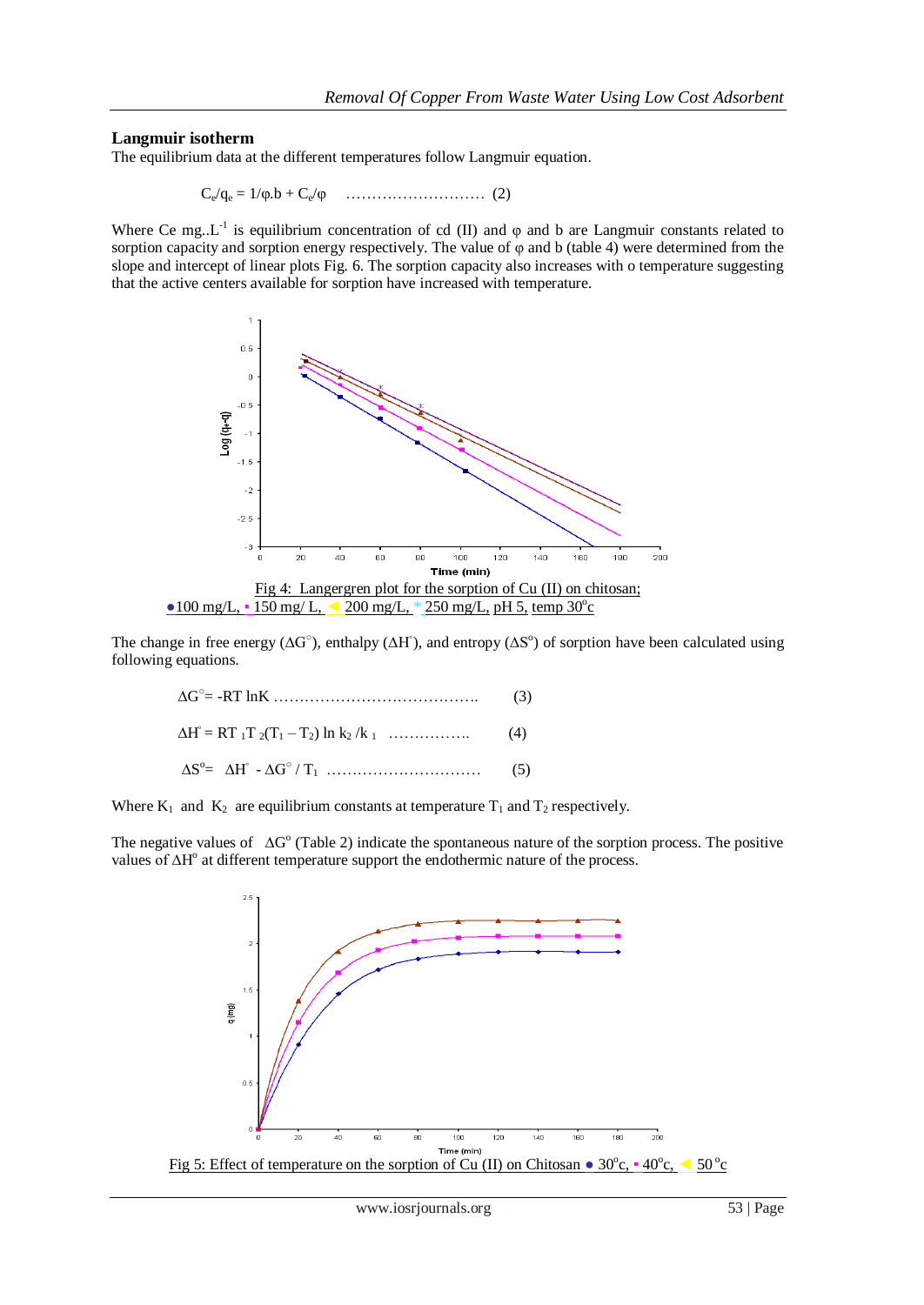| $\varnothing$ mg.g-1 |     | $\varnothing$ mg.g-1 |
|----------------------|-----|----------------------|
| 0.4351               |     | 0.4312               |
| 0.4783               |     | 0.4315               |
| 0.5001               | 6.5 | 0.4568               |
|                      |     |                      |

*Removal Of Copper From Waste Water Using Low Cost Adsorbent*

TABLE 1:  $\emptyset$  values at different temp. and  $p^H$ 



# **Effect of pH**

The amount of Cu (II) sorbed on chitosan increases from 1.989mg.g-1 (78.6 %) to 2.349 mg.g-1 (94.2 %) by increasing pH of the solution from 2.0 to to 6.5 (Fig.5). The Sorption capacity Φ, also increase with the increase of pH.





| Temperature $(^{\circ}C)$ | ∆G° (kcal.mol <sup>-1)</sup> | ∆Hº (kcal.mol-1) | ∆Sº (kcal.mol <sup>-1)</sup> |
|---------------------------|------------------------------|------------------|------------------------------|
|                           | -                            |                  |                              |
| 40                        | -60<br>-                     |                  |                              |
| яJ                        | -9.68                        |                  |                              |

Table 2: Thermodynamic parameters at different temperatures

# **IV. Conclusion**

From the above discussion it is clear that due to chemical composition, structure, more adsorption sites, cheap, availability in plenty etc. this substance will provide to be efficient adsorbent.